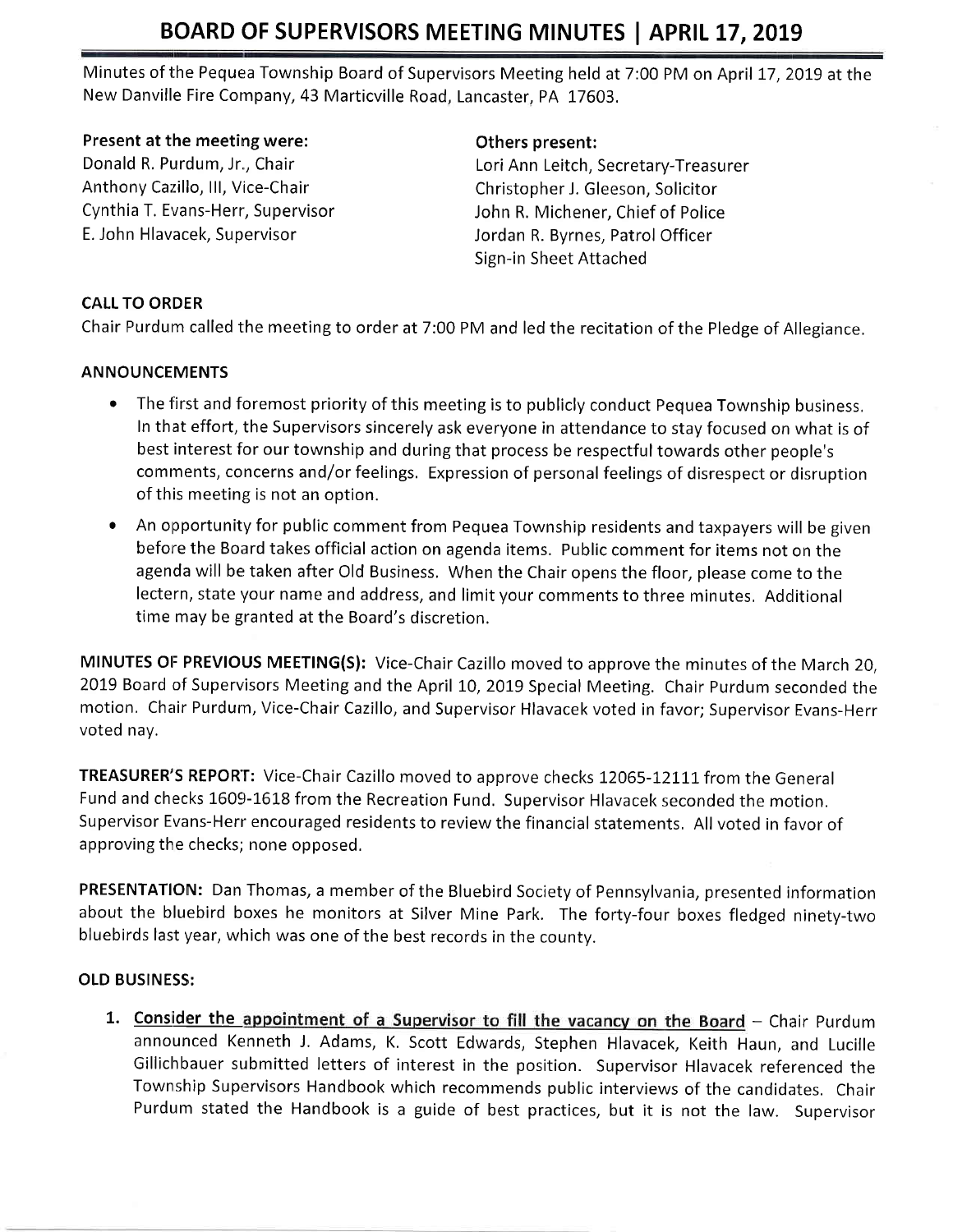# BOARD OF SUPERVISORS MEETING MINUTES | APRIL 17, 2019

Hlavacek recused himself since his son is seeking appointment, Vice-Chair Cazillo nominated Scott Edwards to fill the vacancy on the Board of Supervisors. Chair Purdum seconded the motion.

Based on his experience working under the supervision of Mr. Edwards when he was employed as the Roadmaster from February 1, 2017 to March 31, 2017, Tim Weaver of 722 Baumgardner Road believes the proposed appointment will negatively impact the park.

Tom Haas of 2194 New Danville Pike thinks Mr. Edwards will complement the Board well.

Keith Haun of 16 Cobblestone Drive inquired as to why Mr. Edwards was the Roadmaster for only two months. Chair Purdum responded personnel matters are not for public discussion.

Mr. Haun then asked why the appointment process was dictated by the Chair instead of voted on by the Board. Chair Purdum and Vice-Chair Cazillo replied public interviews would have been a circus. Supervisor Evans-Herr referred to public interviews that were conducted in the recent past. She said they were not circuses; they were democracy.

Lucille Gillichbauer of 275 Shultz Road encouraged the Supervisors to get to know the individual candidates.

Chair Purdum and Vice-Chair Cazillo voted in favor of appointing Scott Edwards. Supervisor Evans-Herr voted nay, and Supervisor Hlavacek abstained. Due to the lack of a majority of the five-member Board voting affirmatively, the motion failed to carry.

#### PUBLIC COMIMENTS:

Davicl Stull of 195 Linestown Road accused Supervisor Evans-Herr of besmirching the reputation of the former Chief of the Southern Regional Police Department, John Fiorill. He then claimed he overheard her discussing the "Biden maneuver,"

Jackie Johns of 23 Pine Lane is concerned about the safety of pedestrians along Millwood Road, Supervisor Evans-Herr responded the right-of-way will not accommodate sidewalks, but the Board of Supervisors could consider traffic calming measures,

Tina Virgil, who lived in Pequea Township for thirty-four years, supports the environmental initiatives that have taken place at Silver Mine park.

Ken Adams of 39 Cobblestone Drive believes in transparency. Supervisors should learn their duties and carry them out to the best of their ability instead of allowing former Supervisors to run the Township.

Rob Reidenbach of 330 Pleasant View Drive cited newspaper articles regarding legal expenses and a pending lawsuit.

Mr. Haas asked Supervisor Evans-Herr to confirm she made a comment about selling the park last year. She denied saying she is selling the park. Mr. Haas then read a quote from a newspaper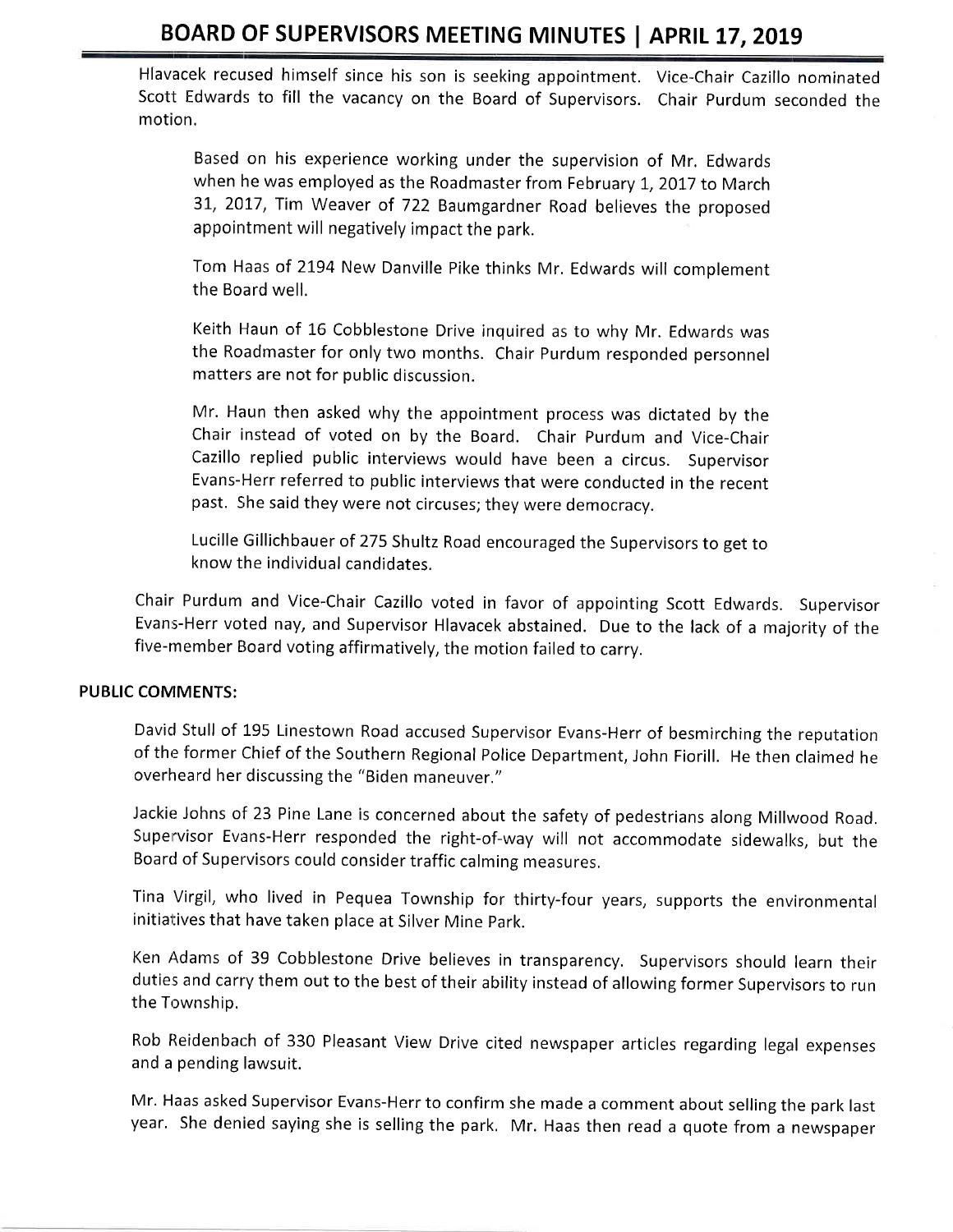# BOARD OF SUPERVISORS MEETING MINUTES | APRIL 17, 2019

article about the residents getting their police department back. He claimed Supervisor Evans-Herr's maneuvering cost the taxpayers \$1.4 million. Lastly, he asked why Supervisor Evans-Herr voted against the minutes, She replied she will not approve the hostility from the lectern. Supervisor Hlavacek added the office should be respected.

Jeff Kreider of 13 Newswanger Road asserted he witnessed Supervisor Evans-Herr say she is selling the park. Supervisor Evans-Herr clarified she alone does not have the authority to sell the park; a majority vote of the governing body would be necessary to take any action,

Mr. Adams endorsed the public interview process the President Judge followed to fill vacancies in 20L6.

## NEW BUSINESS:

- 1. Consider Letter of Credit reduction for David Hess Vice-Chair Cazillo moved to approve reducing the Letter of Credit for the David and Starla Hess Pullet Barns to establish a new amount of \$43,767.73. Supervisor Evans-Herr seconded the motion. All voted in favor; none opposed.
- 2. Consider approving Chapter 3 and Chapter 7 of revised Police Policy Supervisor Evans-Herr moved to approve Chapter 3 and Chapter 7 of the revised Police Policy. Vice-Chair Cazillo seconded the motion. Supervisor Evans-Herr announced the state-of-the-art policy software automatically updates as legislation changes, and the officers are promptly notified.

Mr, Kreider requested a brief synopsis of the chapters. Chief Michener told him Chapter 3 covers Patrol Procedure and Chapter 7 pertains to Property.

All voted in favor; none opposed.

- 3. Consider Police Week Proclamation Vice-Chair Cazillo moved to proclaim May 12th through May 18<sup>th</sup>, 2019 Police Week and to observe Peace Officers Memorial Day on May 15th, 2019. Chair Purdum seconded the motion. Chair Purdum recognized Chief Michener and the officers for saving lives during an incident earlier in the day. Attendees gave the department a standing ovation, All voted in favor of the Police Week Proclamation; none opposed.
- 4. Consider sale of 2002 Chevrolet Blazer Supervisor Evans-Herr moved to authorize the Secretary to advertise the acceptance of bids for the 2002 Chevrolet Blazer through 11AM on June L2,2019. Chair Purdum seconded the motion.

Mr. Stull suggested selling the vehicle on Municibid.

All voted in favor; none opposed.

- 5. Consider Resolution designating signers on the Southern Regional Police Commission account -Chair Purdum moved to adopt Resolution 511-2019 designating Supervisor Hlavacek as an authorized signatory on the Southern Regional Police Commission account. Vice-Chair Cazillo seconded the motion. All voted in favor; none opposed,
- 6. Consider proposals for Paving Project Supervisor Evans-Herr moved to award the paving of Erb Avenue and Segment 30 of West Penn Grant Road to the lowest bidder, Long's Asphalt, Inc., for \$154,740.10. Chair Purdum seconded the motion. All voted in favor; none opposed.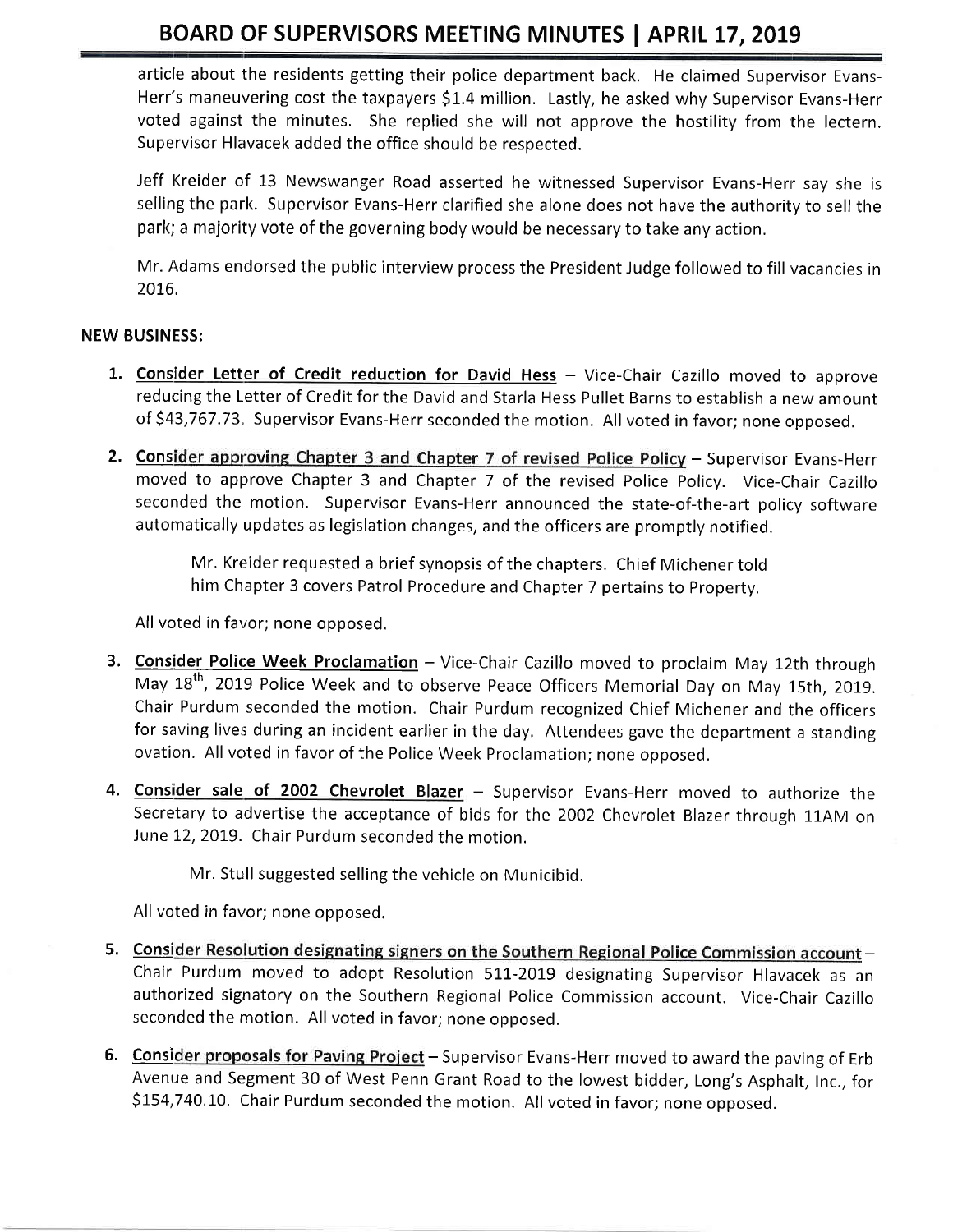7. Consider purchasing two tires for New Holland Tractor - Vice-Chair Cazillo moved to authorize the purchase of two tires for the New Holland tractor for approximately \$1,100.00. Supervisor Hlavacek seconded the motion.

> Frank Cazillo of 527 Moreland Court North asked if the Township is eligible for a discount through a state contract. Chair Purdum informed him the Township is a member of CoStars and a few other preferred pricing programs. The Road Foreman sought the best deal,

All voted in favor; none opposed.

8. Consider Elimination of Park Liaison - Supervisor Evans-Herr suggested eliminating the Park Liaison now that the park employees are reporting to the Road Foreman in accordance with their job descriptions. Chair Purdum would prefer to take no action until the vacancy is filled. Supervisor Hlavacek supports the formation of a park committee comprised of residents from new developments. Supervisor Hlavacek moved to eliminate the Park Liaison. Supervisor Evans-Herr seconded the motion.

> Earl Houghton, a park employee, questioned the issue. Supervisor Evans-Herr replied personnel matters will not be discussed in a public meeting.

Mr. Haas inquired about the timing. Supervisor Hlavacek responded he has been requesting a change in the oversight of the park since January, but the Chair refused to add the item to the agenda.

Vice-Chair Cazillo, Supervisor Evans-Herr, and Supervisor Hlavacek voted in favor of eliminating the Park Liaison; Chair Purdum voted nav.

# REPORTS/UPDATES:

Pequea Township Police Department - Chief Michener delivered his monthly report. He commended Officer Muir for his actions during a road rage incident that led to an arrest for harassment.

Pequea Township Road Crew - Chair Purdum provided an update on the Road Department's activities.

Lancaster Inter-Municipal Committee - Vice-Chair Cazillo participated in a discussion regarding Places 2040, the county's comprehensive plan initiative, at the LIMC meeting,

Suburban Lancaster Sewer Authority - Supervisor Evans-Herr announced SLSA sold the lot on Nolt Avenue to a Pequea Township resident,

Zoning/Code Enforcement Officer - Report on File

Pequea Township Zoning Hearing Board - No hearing scheduled

Pequea Township Planning Commission - The Planning Commission will review/revise the proposed Zoning Ordinance amendment at their April 24, 2019 meeting.

# **ADJOURNMENT**

Chair Purdum adjourned the meeting at 8:43 pM.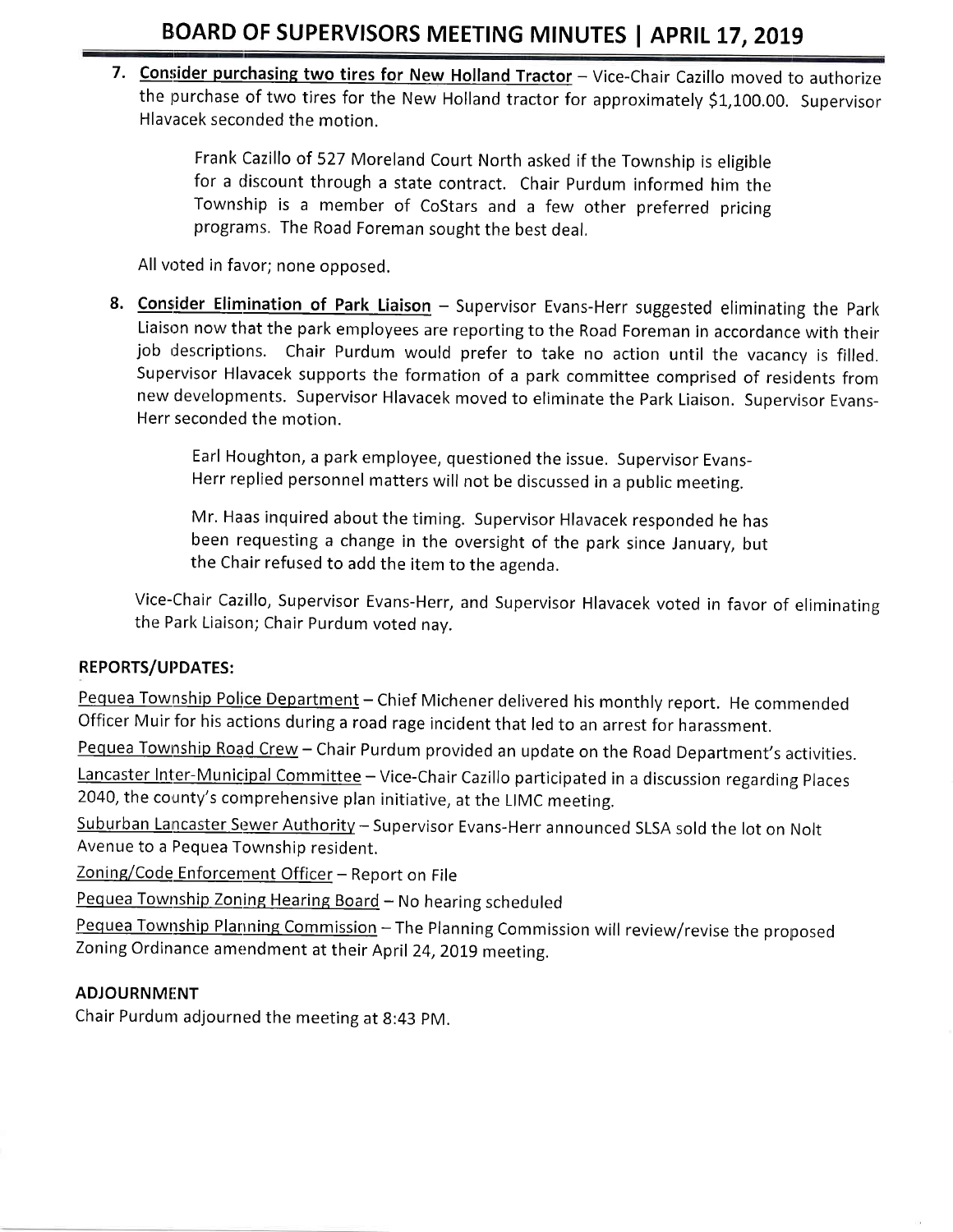Respectfully Submitted,

Refil Dance

Lori Ann Leitch, Secretary



ò.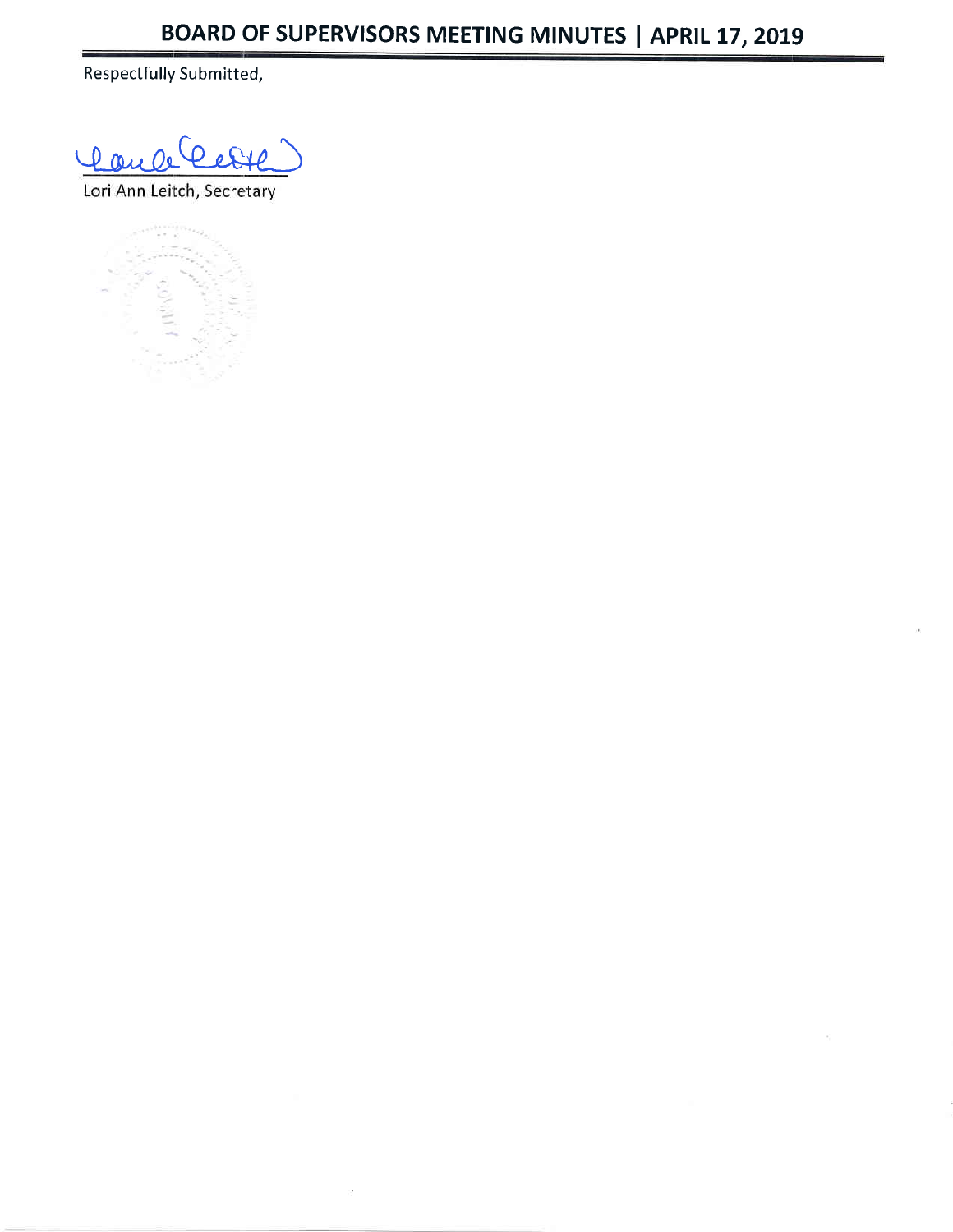# Conflict of Interest Abstention Memorandum

To: Board Secretary, Lori Ann Leitch, pequea Township, Lancaster county

FROM: E. John Hlavacek, Supervisor

**DATE:** April 17, 2019

Pursuant to Pennsylvania's "Public official and Employee Ethics Law" I hereby declare that I am required to abstain regarding the following issue/motion:

The appointment of a Supervisor to fill a vacancy on the Board

My conflict/reason for abstaining is as follows:

An immediate member of my family is seeking appointment.

 $4 - 17 - 19$ 

Signature of Board Member

Section 3(J) requires the following procedure: NOTE:

> "Any public official or public employee, who in the discharge of his official duties, would be required to vote on a matter that would result in a conflict of interest shall abstain from voting and, prior to the vote being taken, publicly announce and disclose the nature of his interest as a public record in a written memorandum filed with the person responsible for recording the minutes for the meeting at which the vote is taken . . .. " (emphasis added)

This memorandum does not have to be utilized when a conflict is defined "by any law, rule, regulation, order or ordinance;' for example the School Code (Section <sup>1</sup>11 1) prohibits voting to hire certain relatives.